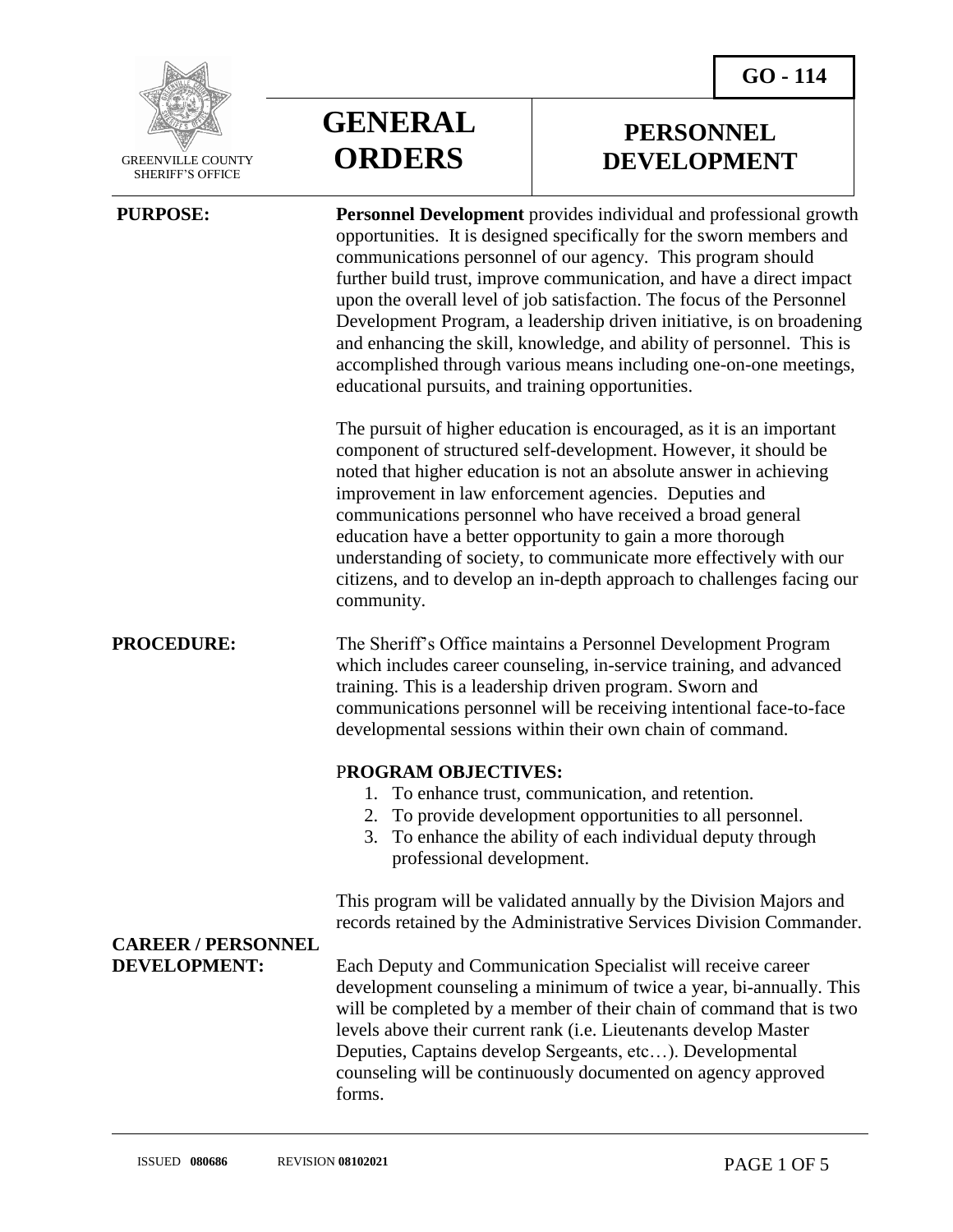j

Personnel development counseling sessions will be conducted in a manner to enhance communication between personnel, but will not generally be utilized for disciplinary actions arising from discussions. Information shared should be treated as confidential and not for general dissemination. It should be noted that other supervisory personnel will have access to prior session records when an employee is transferred or promoted under their command. Discussions should include a collection of background information such as law enforcement experience, military experience, and educational experience. In addition to this information, law enforcement interests and goals should be discussed. Goals should be set at varying time intervals to include 1 year, 5 years, and overall career. Goals are not to be limited to promotion desires, but should include other law enforcement related desires such as cross training, advanced classes, special teams, etc. Goals may also include non-law enforcement related topics like education and post retirement planning. Plans for achieving goals are paramount to the success of the program and should be clearly documented. Efforts to ensure attainment of goals will fall upon both the deputy being counseled and the counselor. Although it is not mandatory for personnel to participate in career counseling sessions, supervisors are required to document reasons why a development session has not occurred and that efforts were made to facilitate participation.

## **PERFORMANCE**

**IMPROVEMENT PLAN:** A Performance Improvement Plan (PIP) is designed to assist employees who are performing below expected standards within the Sheriff's Office. A performance improvement plan is not considered a disciplinary action, although failure to successfully complete the PIP may result in disciplinary action to include suspension, demotion and or termination. A PIP will be assigned by a Platoon/Unit Commander or higher rank.

> A Performance Improvement Plan will include the following guidelines in order to assist the employee with successfully completing the PIP.

- 1. Address the area of concern where the employee is performing below standards.
- 2. Clearly explain to the employee what level of performance is expected.
- 3. Explain what the immediate supervisor and the Sheriff's Office can and will do to assist the employee in improving their performance.
- 4. Identify what the employee can do to improve their performance.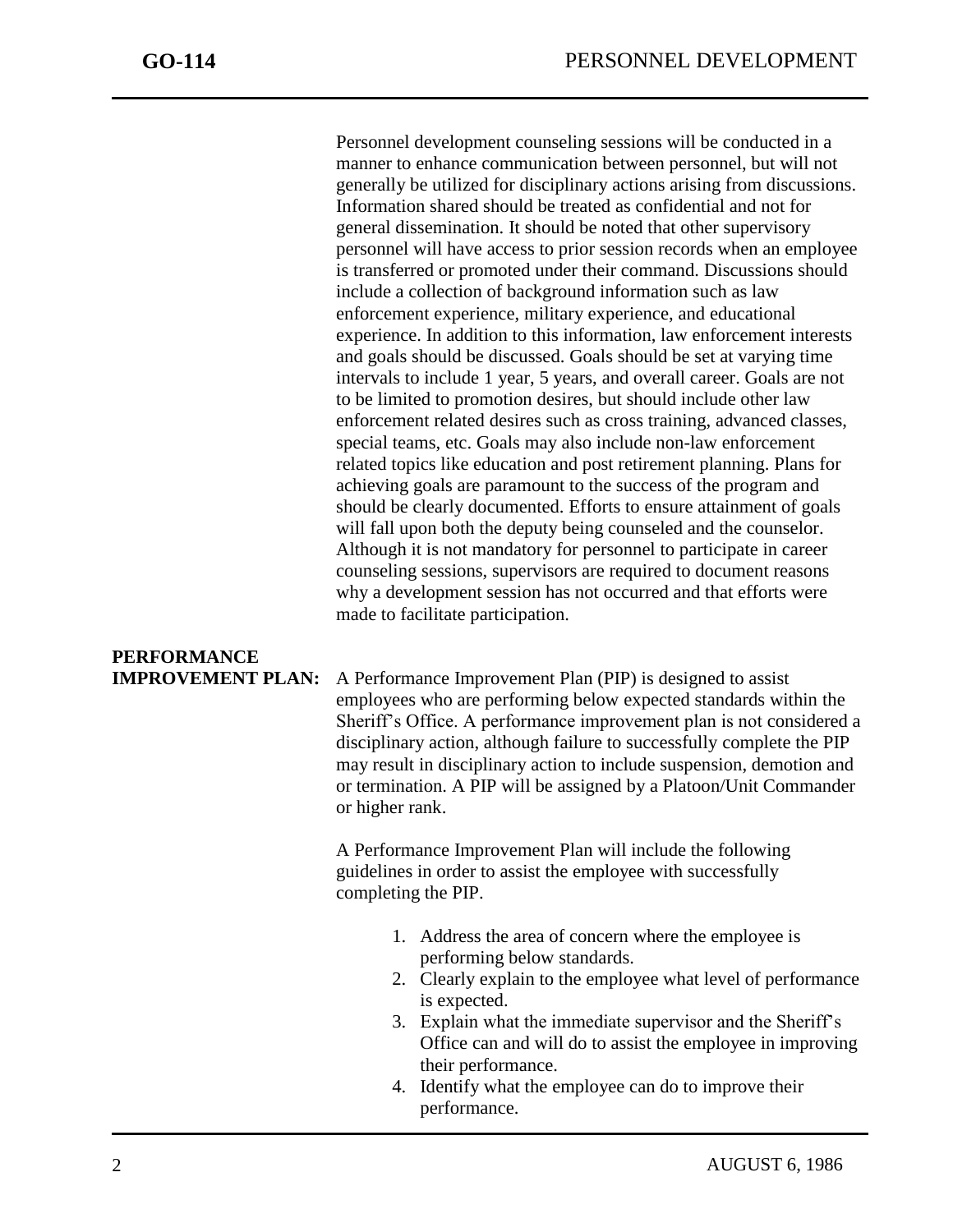j

- 5. Determine the length of the PIP, (30 days, 3 months or 6 months), in which the employee is expected to improve their performance.
- 6. Set a period of supervisor documented review during the PIP, (weekly, bi-weekly or monthly), that the supervisor will meet with the employee to discuss their progress.
- 7. An outline of the discipline that may occur if the PIP is not successfully completed by the employee.
- 8. At the conclusion of the PIP, the supervisor will write a follow-up letter that explains the results of the plan whether the employee was successful or unsuccessful in improving their performance.
- **Note** All forms related to the Performance Improvement Plan will be forwarded to the Administrative Division Commander at the start of the PIP and throughout the process until completion.

## **SKILLS, KNOWLEDGE,**

**AND ABILITIES:** The Administrative Services Division is to maintain an inventory of the skills, knowledge, and abilities expected of each deputy and each career specialty requirement. This inventory is available to supervisors to assist them in their duties.

> **SKILLS** – the proficiency with which a deputy performs his/her duties.

**KNOWLEDGE** – a body of information or the understanding gained through learning, education, experience, or associations.

**ABILITIES** – processes required to perform various job responsibilities.

The skills, knowledge, and abilities inventory may contain the following areas:

- Educational background.
- Training courses.
- Work experience.
- Special skills.

.

- Foreign languages capabilities.
- Results of performance evaluation reports.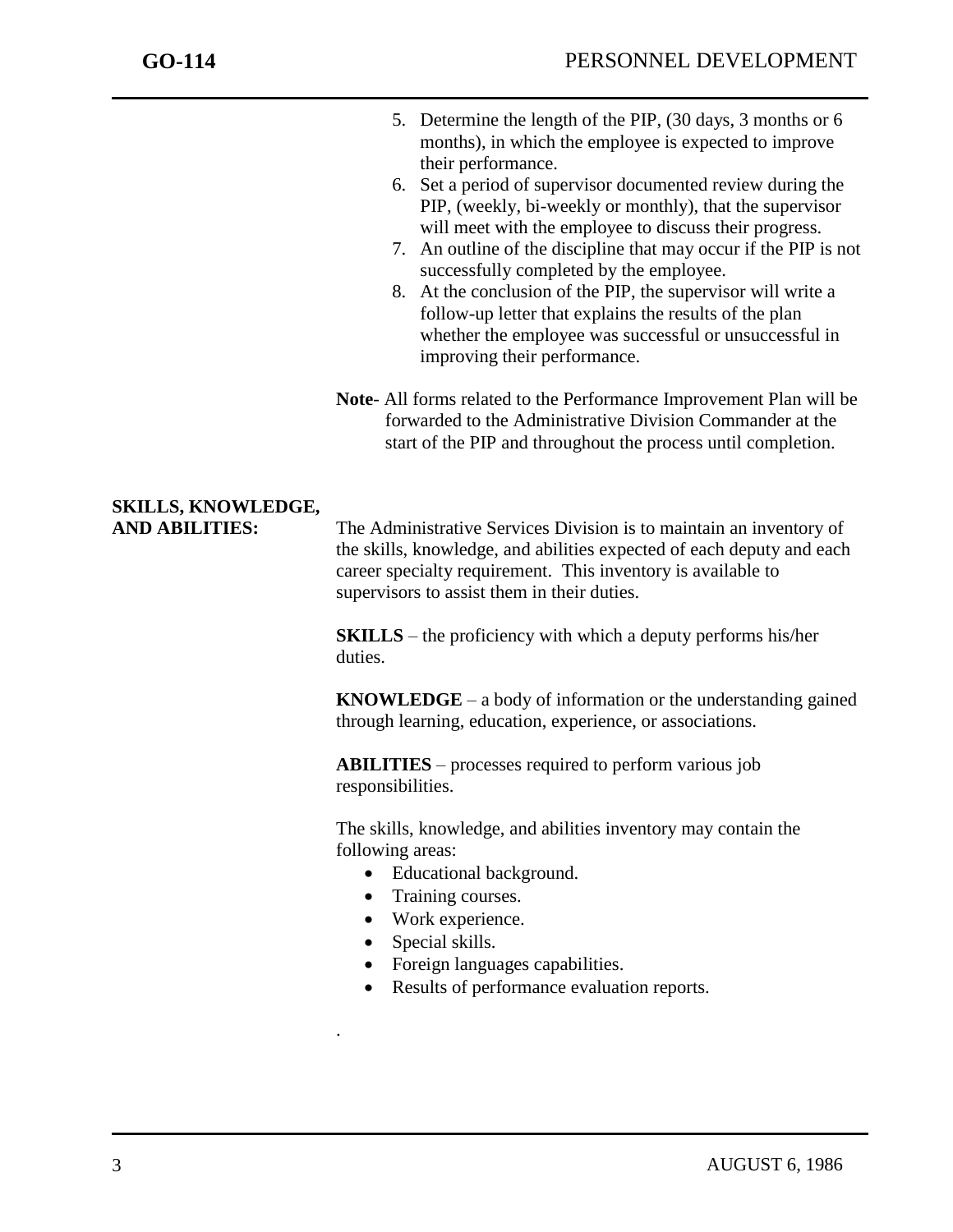j

| <b>IN-SERVICE</b><br><b>TRAINING:</b>   | In-service training is an extension of career development. This<br>training keeps deputies up to date on the duties and responsibilities of                                                                                                                                                                                                                                                                                                                                                                                                                                                                                                                                                                                                                                                                                                               |
|-----------------------------------------|-----------------------------------------------------------------------------------------------------------------------------------------------------------------------------------------------------------------------------------------------------------------------------------------------------------------------------------------------------------------------------------------------------------------------------------------------------------------------------------------------------------------------------------------------------------------------------------------------------------------------------------------------------------------------------------------------------------------------------------------------------------------------------------------------------------------------------------------------------------|
|                                         | the job being performed, enhances skills, and increases the potential<br>for upward mobility.                                                                                                                                                                                                                                                                                                                                                                                                                                                                                                                                                                                                                                                                                                                                                             |
|                                         | Records are maintained on each deputy of all proficiency and in-<br>service training. Information recorded includes: title of course, date<br>of completion, grade (if any), and achievement of any special honors.                                                                                                                                                                                                                                                                                                                                                                                                                                                                                                                                                                                                                                       |
|                                         | An inventory of internal and external training sources is maintained in<br>the Administrative Services Division and is available to all personnel.                                                                                                                                                                                                                                                                                                                                                                                                                                                                                                                                                                                                                                                                                                        |
|                                         | Agency driven career advancement training is designed to provide<br>training opportunities for all positions classified as promotions. The<br>nature and scope of such specialized training is determined by the<br>skills, knowledge, and abilities required of each position. Such<br>advanced training is considered a part of career development. As<br>deputies become eligible for promotion they are provided the<br>opportunity for the training necessary for the position.                                                                                                                                                                                                                                                                                                                                                                      |
|                                         | <b>Management level training</b> is required for each deputy promoted<br>into positions of lieutenant and above. Such training may include:<br>Communication<br>$\bullet$<br><b>Strategic Planning</b><br>Delegation<br>$\bullet$<br>Fiscal management<br>$\bullet$<br>Decision-making<br>$\bullet$<br><b>Risk Management</b><br>$\bullet$<br>Personnel Development<br>$\bullet$                                                                                                                                                                                                                                                                                                                                                                                                                                                                          |
| <b>TEMPORARY</b><br><b>ASSIGNMENTS:</b> | Commonly referred to as "Cross Training", deputies may be assigned<br>to temporary assignments outside of their normal duties. This may<br>occur in any agency organizational component with any position of<br>like rank. Cross training offers personnel the opportunity to broaden<br>and enhance their knowledge, skill, and ability in furtherance of<br>career goals. Transfers from one division to another require<br>coordination between lieutenants of the affected units with the<br>approval of the affected Division Commanders.<br>When cross training occurs, the supervisor of the receiving unit will<br>complete a performance evaluation at the conclusion of such duty.<br>Cross training will be for a minimum of two pay periods with the<br>possibility of an extension at the discretion of the affected Division<br>Commanders. |